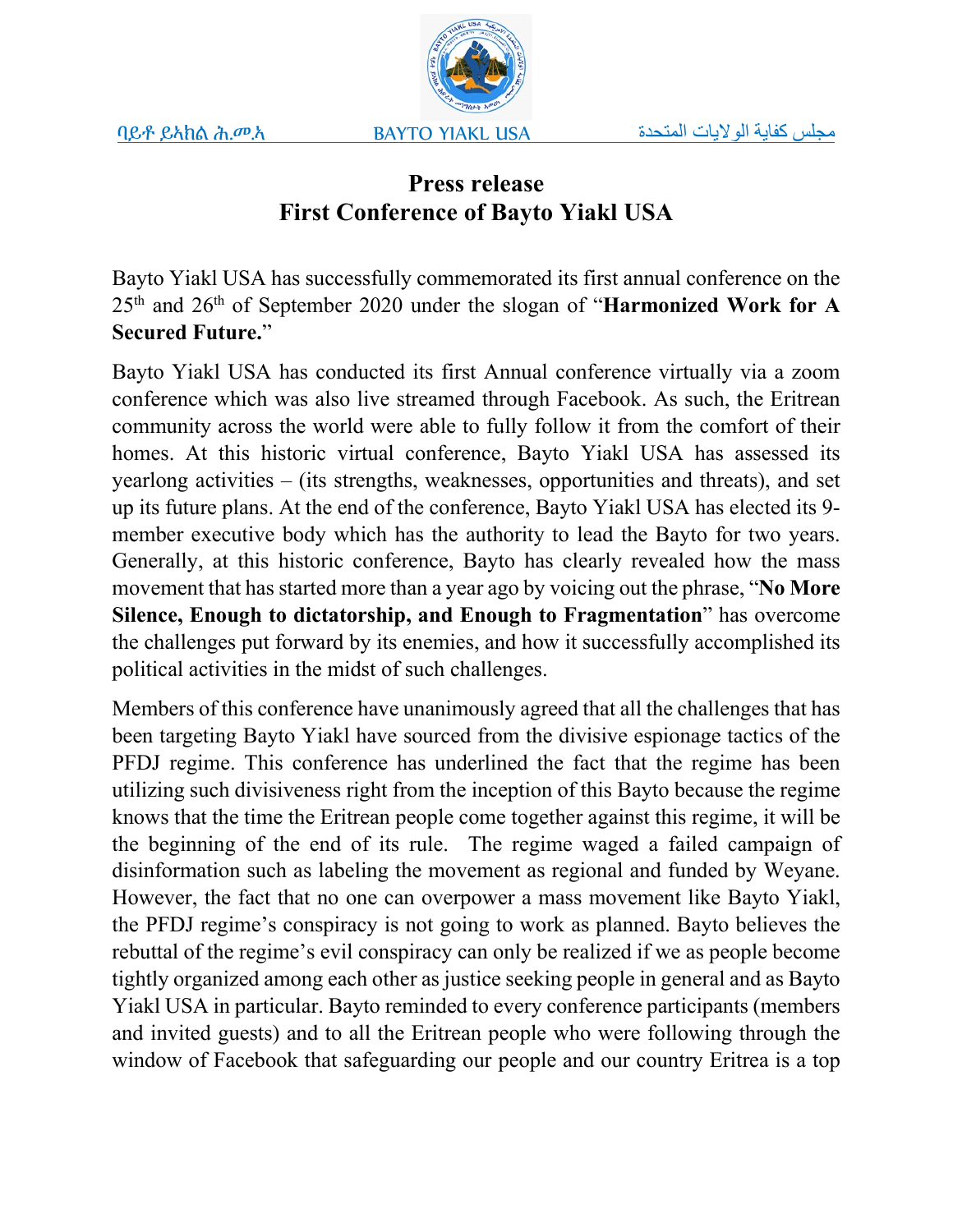ባይቶ ይኣክል ሕ.መ.ኣ BAYTO YIAKL USA المتحدة الولایات المتحدة الولایات كفایة لولایات كفایة لولایات كفایه مجلس

priority, and it believes that the responsibility is vested in the hand of the Eritrean people.

One of the pride worthy achievement of Bayto Yiakl USA is its emergency response initiative that was initiated and organized during the outbreak of COVID-19 with the aim of supporting our people during this difficult time of the pandemic. Our Bayto in collaboration with other sister civic organizations and other Eritrean Yiakl movements across different part of the world has collected above \$800,000 US dollars mostly from the Eritrean in the diaspora community. According to the report given by the department workers during our conference, so far above \$270,000 has been disbursed to Eritrean communities living in the refugee camps bordering Eritrea who are the target of the aid's mission.

Bayto Yiakl USA condemns all sorts of distortion from focusing on the dismantling of the regime and its institutions as unwise and unintelligible. The PFDJ's regime has been doing unprecedented damages to our people and our country. Therefore, Bayto Yiakl USA calls all stakeholders of the Eritrean struggle for justice to come together as soon as possible lest their people extinct and the sovereignty of their country compromised. Bayto condemns all kind of excuses used by Eritrean justice seekers to avoid joining their hands with their counterparts in the struggle for justice and against the PFDJs regime as irrelevant.

Bayto Yiakl USA believes that the Eritrean people have been betrayed by the PFDJ's regime. It is true that the Eritrean people are among the few people in the world who earned their independence without external support by paying tens of thousands of their productive youngsters. However, the PFDJ's regime policies (both domestic and foreign) have betrayed their whims and holly expectations and consequently, they become the victim of exile into different corner of the world. Therefore, Bayto Yiakl USA condemns silence during this time of the prevalence of the plight of the Eritrean people as a betrayal of trust given by the Eritrean martyrs to every one of us.

Bayto Yiakl USA has assessed in this conference that the weaknesses of the justice seeking political groups have a big contribution in lengthening the suffering of our people. Despite the fact that the regime's huge budget allocation on its espionage tactics and its access of to the unproportionally big wealth stollen from the Eritrean